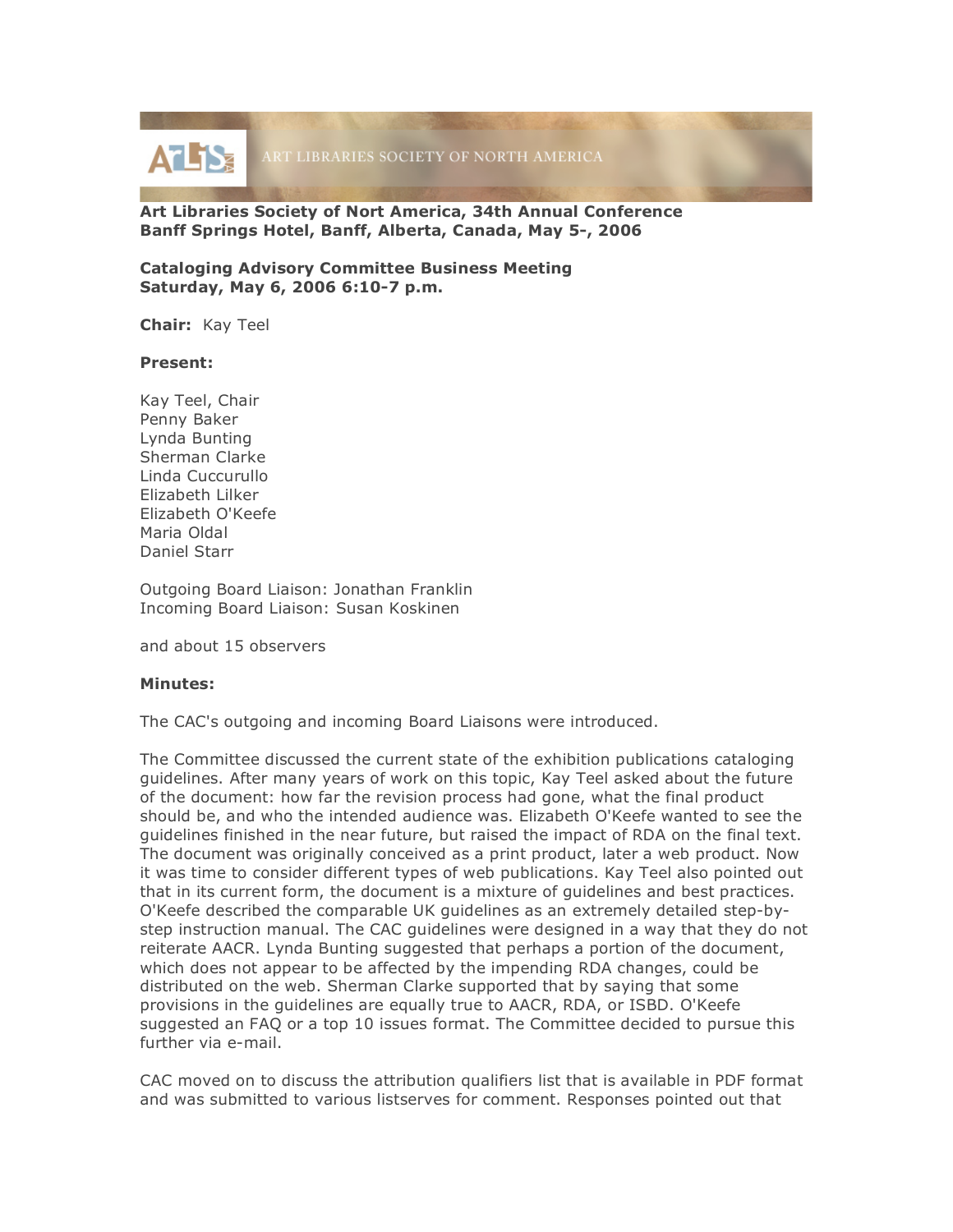the list needed a better introduction. Sherman Clarke suggested using some of the explanatory text from CCO. Maria Oldal expressed the need to include actual examples of use of these terms in catalog records. Examples from VRA sources might also be useful. Elizabeth O'Keefe agreed to update the introduction.

Kay Teel continued with the topic of moving artists groups names from LCSAF to LCNAF. A message to CPSO in July 2005 remained unanswered. Elizabeth O'Keefe said that RDA would not impact this decision, so there was no reason to wait with pursuing this change. Sherman Clarke questioned whether there was anything in FRBR that could have supported the change. Citing FRBR was an argument in the building names response CAC received from CPSO. Kay Teel raised the possibility of submitting a white paper that would explain why CAC considers this a conceptual misunderstanding. The Committee agreed that a well crafted letter would be the most useful next step.

CAC will consider pursuing the issue of Chinese art subject headings with combined dynasties, after getting more input from affected constituencies.

The Committee sent a response to CPSO about their proposed changes to LCRI 25.13, Uniform titles for manuscripts and manuscript collections. The Bibliographic Standards Committee of RBMS sent a note of agreement with the CAC response. Both committees are now waiting for the updated document to submit another round of comments.

A few members of the Committee (including Daniel Starr, Penny Baker, and Elizabeth Lilker) reviewed the UK artist books cataloging guidelines that is to come out late spring, early summer. They thought that it was a well crafted, thoroughly done manual that they would order for their own use. However, the manual encourages catalogers to provide analysis and interpretation that fall more under curatorial responsibilities, therefore going well beyond what is appropriate for catalogers in the US.

CAC's CC:DA representative, Daniel Starr gave an update about RDA. Because information is now more widely available about the process, his e-mail messages to the Committee had focused only on those issues that directly affect the art cataloging community. He encouraged CAC members to read the Joint Steering Committee and the CC:DA websites. Although the minutes of their meetings take months to come out, they are extremely thorough. The next step is to wait for and comment on the June product. Starr also raised the issue of succession. A planned succession might be the best with a year overlap with the new person. Upcoming RDA work involves access points followed by authorities. It will also be important to make sure that art cataloging examples will be sufficiently represented in RDA. Elizabeth O'Keefe asked if we still had an opportunity to submit more examples. Starr commented that CAC will have a chance to comment on examples. Since the rules are getting more general, specific examples will be even more important.

In her MARBI report, Elizabeth O'Keefe talked about the addition of subfields for relator terms/codes for subject access to images (2005-06). In order to facilitate the use of \$e depicted, new subfields needed to be defined for the X11 fields. Proposal 2005-04 expanded on the desirability of additional subfields in 752, e.g., city subsections, extraterrestrial areas, etc. Once RDA goes into effect, there will be a lot of MARBI follow up. O'Keefe also talked about another interesting discussion paper (2006-dp03) that was coming up at annual, that calls for the incorporation of former